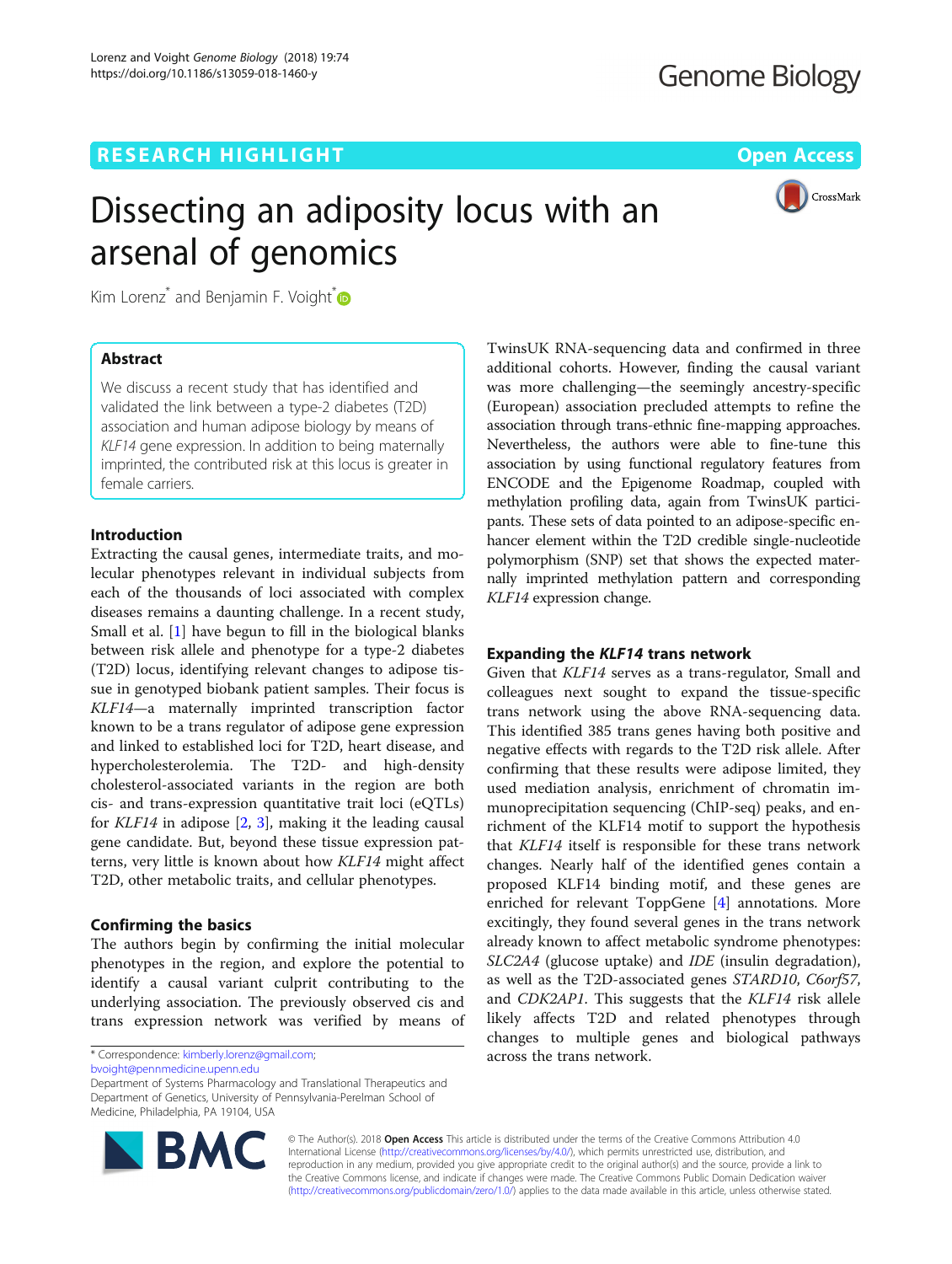# <span id="page-1-0"></span>Sexual dimorphism of KLF14 variation on human metabolic traits

Given previous indications of metabolic syndrome-related phenotypes related to the KLF14 locus and its imprinted status, the authors reanalyzed the related network of traits, including sex-stratified analyses. Broadly, they found metabolic trait associations with pronounced effects in women relative to men, strikingly for measurements of fasting insulin levels and hip circumference, but also non-trivially for T2D risk. Considering the parent-oforigin and sex effects at the locus, they suggest a 30% T2D risk increase for women that inherit the risk allele from their own mothers. By leveraging TwinsUK data, the authors also noted a change in the fat distribution in females, with the risk allele affecting the ratio of android to gynoid fat, but not total fat amount. These data ultimately suggest that reduction of expression of KLF14 in adipose contributes to an insulin-resistant, T2D-predisposing phenotype (particularly in women), characterized by a shift of stores of adipose from abdominal to gynoid depots.

## Looking to mouse models for answers

Mouse Klf14 knockouts were broadly consistent with the identified genome-wide association study (GWAS) results, showing lower high-density lipoprotein (HDL), higher triglycerides, and impaired glucose and insulin tolerance. However, the mouse models did not fully and completely recapitulate the female-specific impact of the risk allele, possibly owing to complete removal of gene product or differences in mouse and human adipose biology. Indeed, comparing genes between the trans network identified in human with differentially expressed genes identified by RNA-sequencing of subcutaneous fat obtained from the Klf14 mouse knockouts demonstrated significant overlap across the network, but only a fraction of that network was shared. This might not be a complete surprise, given the complexity of mechanism at this locus, and lack of strong differences across male and female mice.

# Insights gleaned from genotype-based biobank queries

Lacking mouse models consistent with the human results, the authors then turned to primary adipose samples to measure phenotypes related to the KLF14 genotype. They first assessed KLF14 expression in primary preadipocytes differentiated in culture, finding that KLF14 is consistently expressed higher in females, consistent with the sex-specific effects observed in GWAS. Using the Oxford BioBank, they were able to perform genotype-targeted phenotyping of primary adipose tissues from males and females homozygous for the risk or control alleles for a number of relevant adipose-biology phenotypes, ranging from accumulation of metabolites to cellular morphology. Among several observations of note, they reported female-specific defects in glucose uptake, a reduction in lipogenesis, increase in proliferation, and increase in adipocyte size in risk-allele carriers compared with controls. The authors showed consistent effects with short hairpin RNA (shRNA) knockdowns of KLF14 and across multiple sampling cohorts, clearly replicating effects across multiple assays.

## Concluding remarks

Overall, the authors propose a clear and plausible mechanism for T2D risk at the KLF14 locus—the risk allele reduces KLF14 expression, affecting a network of downstream genes in adipose, which leads to glucose uptake-deficient adipocytes that store fewer lipids, therefore increasing their insulin resistance and T2D risk. They identify a possible enhancer relevant to the maternal imprinting, several plausible gene targets of KLF14, and a sex-specific expression difference that is probably at least partially responsible for the sex-specific effects. All of this complex biology underlies a single GWAS locus, and will directly impact treatment possibilities—based in this case both on imprinting and sex-specific biology.

As more and larger biobanks become increasingly available, we can anticipate that genotype-based phenotypic mining of these data will become increasingly mainstream for characterization of the underlying genetic associations when a relevant tissue or cell type is known or suspected. This seems to be especially true in adipose biology, where tissues are relatively easily accessible, primary lines can be established routinely, and where an array of molecular and cellular phenotyping options is readily available.

#### Abbreviations

ChIP-seq: Chromatin immunoprecipitation sequencing; eQTL: Expression quantitative trait locus; GWAS: Genome-wide association study; HDL: High-density lipoprotein; SNP: Single-nucleotide polymorphism; T2D: Type-2 diabetes

#### Funding

BFV was supported by a grant from the National Institutes of Health (NIDDK R01DK101478).

#### Authors' contributions

Both authors wrote, read, and approved the final version.

#### Competing interests

The authors declare that they have no competing interests.

#### Publisher's Note

Springer Nature remains neutral with regard to jurisdictional claims in published maps and institutional affiliations.

#### Published online: 07 June 2018

#### References

1. Small KS, Todorčević M, Civelek M, El-Sayed Moustafa JS, Wang X, Simon MM, et al. Regulatory variants at KLF14 influence type 2 diabetes risk via a female-specific effect on adipocyte size and body composition. Nat Genet. 2018;50:572–80.